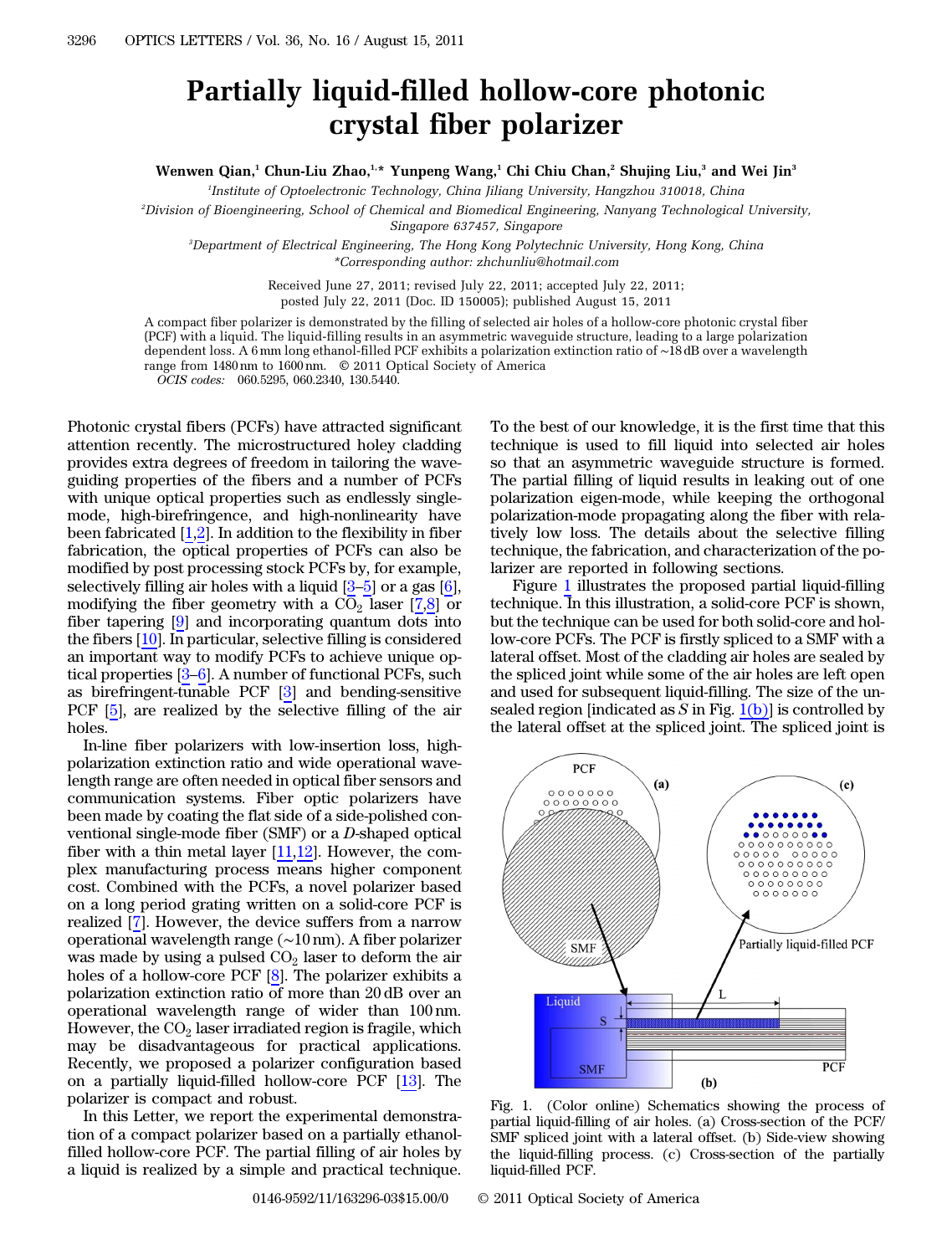then immersed into a liquid and the unsealed holes are filled with the liquid by capillarity action. The filling length  $(L)$  is controlled by filling time [\[4](#page-2-12)]. Compared to the previous selective filling techniques, this technique is more easily operated and has a lower cost. In [\[4](#page-2-12)], selective filling was mainly based on the different filling speeds that depend on the sizes of air holes and the technique was limited to filling PCFs with different air hole sizes. In [\[5](#page-2-3),[6\]](#page-2-4), selective filling was achieved by use of a femtosecond IR laser to selectively open some of the air holes, which involves complex laser processing and a higher experimental cost.

In our experiment, the hollow-core PCF used is the Crystal Fiber's HC-1550-02 photonic bandgap fiber and the diameters of the fiber cladding and the microstructured holey region are  $125 \mu m$  and  $80 \mu m$ , respectively. The PCF was cleaved by use of a Fujikura CT-30 cleaver and spliced to a SMF by a Fujikura FSM-50S fusion splicer. Figure  $2(a)$  shows a schematic of the fusion splicing process. The lateral offset was controlled by adjusting the SMF position in the  $X$ -field view by manually operating the fusion splicer. To avoid or minimize the collapse of the air holes in the filling region, the gapset position was fixed to the right side of the PCF/SMF joint, as shown in Fig.  $2(a)$ . In this position, the PCF was far away from the electrodes and it was affected only weakly by the arc discharge during the splicing process. At the same time, a lower discharge current and a shorter discharge duration were used, and discharge parameters were adjusted repeatedly to obtain a better performance splice. A good mismatched fusion splicing can be realized to keep air holes of the PCF's partial filling region open, by properly selecting gapset position, discharge current and duration, combined with a suitable gap and overlap between the PCF and the SMF. Figures  $2(b)$  and  $2(c)$  show fusion splicer images of a good quality splicing in the X-field and Y-field views. For this splicing, the SMF position was offset approximately  $40 \mu m$  from the PCF in the veritical di-rection [see Fig. [2\(b\)](#page-1-0)]. The gapset position was  $30 \mu m$  on the right side from the center of the electrodes, with a  $10 \mu$ m gap. Ethanol (ACS grade) was chosen as the filling liquid. A 16 mm long PCF can be partially filled with ethanol within 30 seconds. Figures  $3(a)$  and  $3(b)$  show the cross sectional images of the unfilled and the partially



<span id="page-1-0"></span>Fig. 2. (Color online) (a) Schematic diagram of the splicing process. (b) X-field and (c) Y-field views of a PCF/SMF spliced joint.



Fig. 3. (Color online) Optical microscopic images of cross section of (a) the unfilled PCF and (b) the partially filled PCF.

<span id="page-1-1"></span>ethanol-filled PCF sections. The filled and unfilled regions are clearly distinguished in Fig.  $3(b)$  and ethanolfilled most of the unsealed air holes. Certain air holes, which are located near the boundary of the filled and the unfilled regions, were not filled. This might be because these holes were collapsed near the spliced joint during the fusion splicing process.

A full-vector finite element method was used to analyze mode fields of the two eigen polarization states of the partially ethanol-filled PCF. The model used is shown in Fig.  $4(a)$ , which closely resembles the partially filled PCF as shown in Fig.  $3(b)$ . The pitch or spacing between air holes is  $\Lambda = 3.9 \,\mu \text{m}$ , and the air hole diameter to pitch ratiois  $d/\Lambda \approx 97\%$ . The red region indicates the liquid-filled region and the index of the liquid is taken as 1.36048 at room temperature (25 °C). Figures  $4(b)$  and  $4(c)$  show the mode fields of X-polarization and Y-polarization modes at  $1550 \text{ nm}$ . Obviously the X-polarization mode is well confined to the core, while the Y-polarization mode has a significant leakage into the cladding region. The partially liquid-filled PCF has a large polarization dependence loss due to the asymmetric refractive index distribution in the cladding. A detailed analysis of polarization dependent loss of partially liquid-filled PCF has been reported previously [[13](#page-2-11)].

With a fiber cleaver, a 6 mm long PCF was then cut from a longer length of partially ethanol-filled PCF and then fusion spliced at both ends to standard SMF pigtails with a conventional splicing condition (core to core). The total loss of the two spliced joints is about 8 dB. A broadband light source with a polarizer was used as a linearly polarized source to test the performance of the fiber polarizer. The measured loss spectra for various angles of input polarization from  $0^{\circ}$  to  $90^{\circ}$  are shown in Fig. [5.](#page-2-13) The maximum and minimum losses are approximately  $27.5$  dB and  $9.5$  dB at  $90^{\circ}$  and  $0^{\circ}$ , respectively. The polarization extinction ratio, which is the difference between the maximum and the minimum losses, is estimated to be



<span id="page-1-2"></span>Fig. 4. (Color online) (a) Model structure used in simulation. Red region is the ethanol-filled region. Mode field distribution of (b) X-polarization and (c) Y-polarization mode.